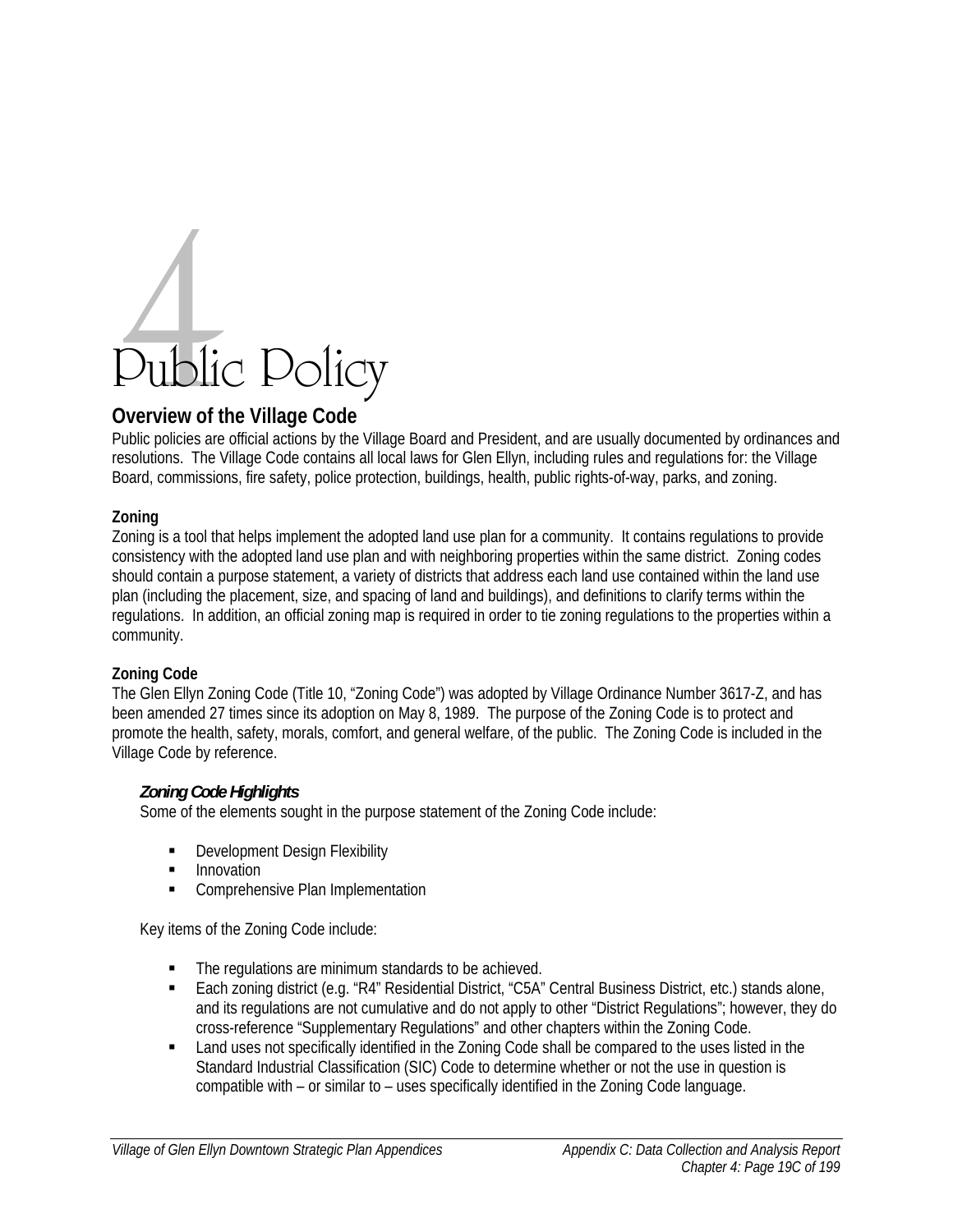

**Existing Zoning** 



*Chapter 4: Page 20C of 199*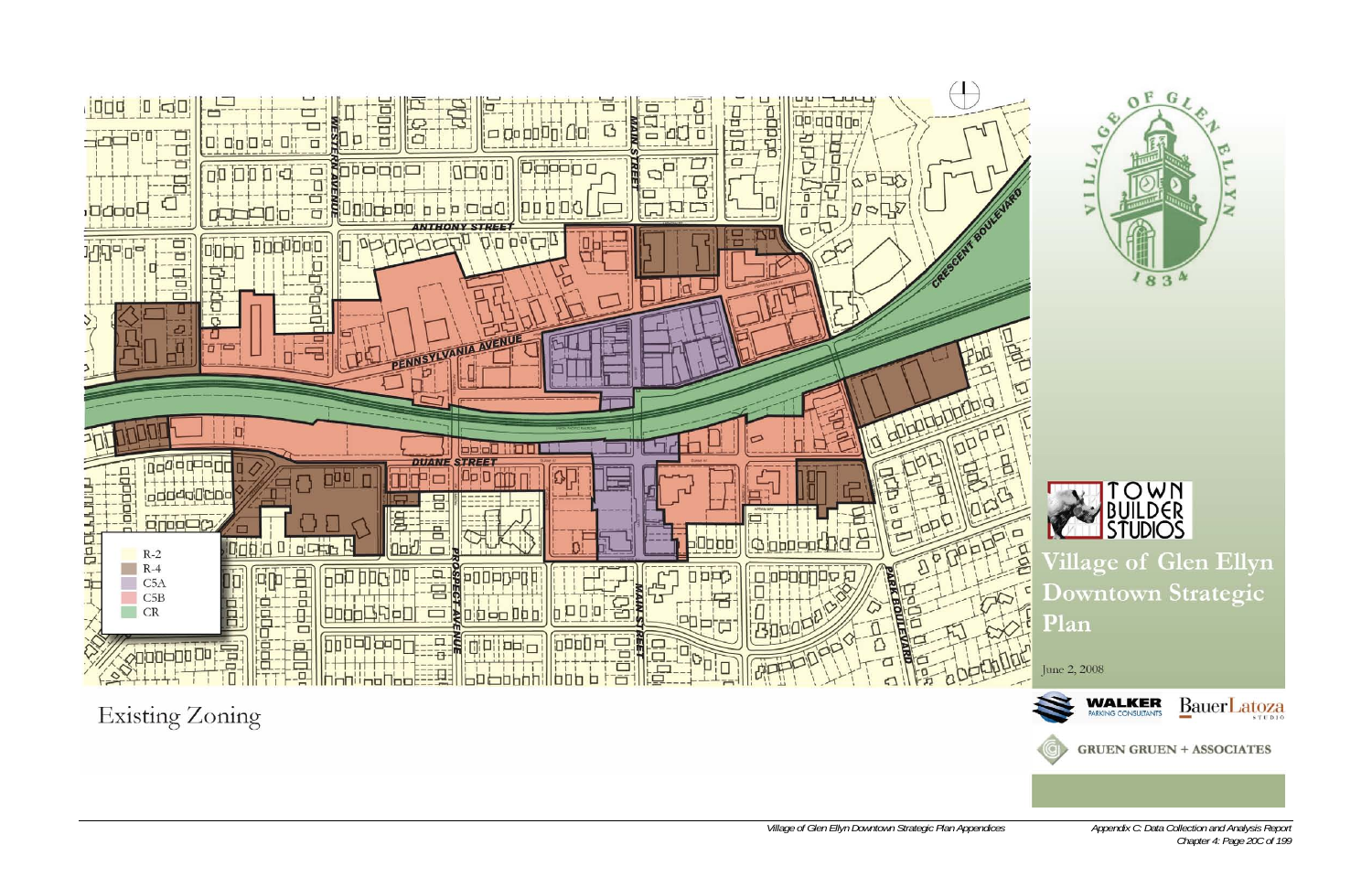## *Zoning Districts within the General Study Area:*

#### *"CR" Conservation/Recreation District*

Within the general study area, the "CR" Conservation/Recreation District is centered around the Union Pacific Railway corridor, and includes the railway, commuter parking, the train station ("Glen Ellyn Depot"), the Illinois Prairie Path, and Prairie Path Park.

Only open space and passive recreation uses are permitted by right in this district. Buildings, structures, and principal activity areas need a Special Use Permit prior to the construction of and/or amendment to their facilities. Cemeteries, nurseries, outdoor merchandise displays, recreational facilities, and public utilities also require Special Use Permits in this district.

#### *"R2" Single-Family Residential District*

The "R2" Single-Family Residential District is located along the edges and around the periphery of the general study area, and includes single-family dwellings, and church- and school-related functions.

Single-family dwellings, public parks, playgrounds, and schools are permitted by right in this district. Thirteen (13) use categories require a Special Use Permit, including adult day care centers, child day care centers, nursery schools, churches, and public uses (such as buildings, parking lots, and facilities, owned, used, or operated by any governmental agency).

#### *"R4" Multiple-Family Residential District*

The "R4" Multiple Family Residential District is located on the outer corners of the general study area, and the multiple-family uses generally serve as buffers between the "C5B" and "R2" districts.

Attached single-family dwellings (six (6) units maximum), multiple-family dwellings, public parks, playgrounds, and schools are permitted by right in this district. Twenty (20) use categories require a Special Use Permit, including hospitals, single-family dwellings, and two-family dwellings.

#### *"C5" Central Business District*

There are two sub-districts within this district: "C5A" Central Retail Core Sub-District (centered along the Main Street corridor between Pennsylvania Avenue to the north and Hillside Avenue to the South), and "C5B" Central Service Sub-District (generally surrounding the "C5A" sub-district, but does not extend beyond Anthony Street to the north, Hillside Avenue to the south, Newton Avenue to the west, and Park Boulevard to the east). There are numerous uses permitted by right and through a Special Use Permit for both districts. The core of the Downtown ("C5A") is intended to have buildings with a maximum height of 45 feet (three or four stories), while the periphery ("C5B") is intended to have buildings with a maximum height of 55 feet (or 65 feet with zoning bonuses).

#### *"C5A" Central Retail Core Sub-District – Section 10-4-17.1)*

There are 47 permitted uses and 45 special uses allowed to occupy this sub-district. Although many are appropriate for a downtown shopping area (bakery, book store, florist shop, etc.), consideration should be given to adjusting some of Section10-4-17.1(A) "Permitted Uses within Existing Building", including the following: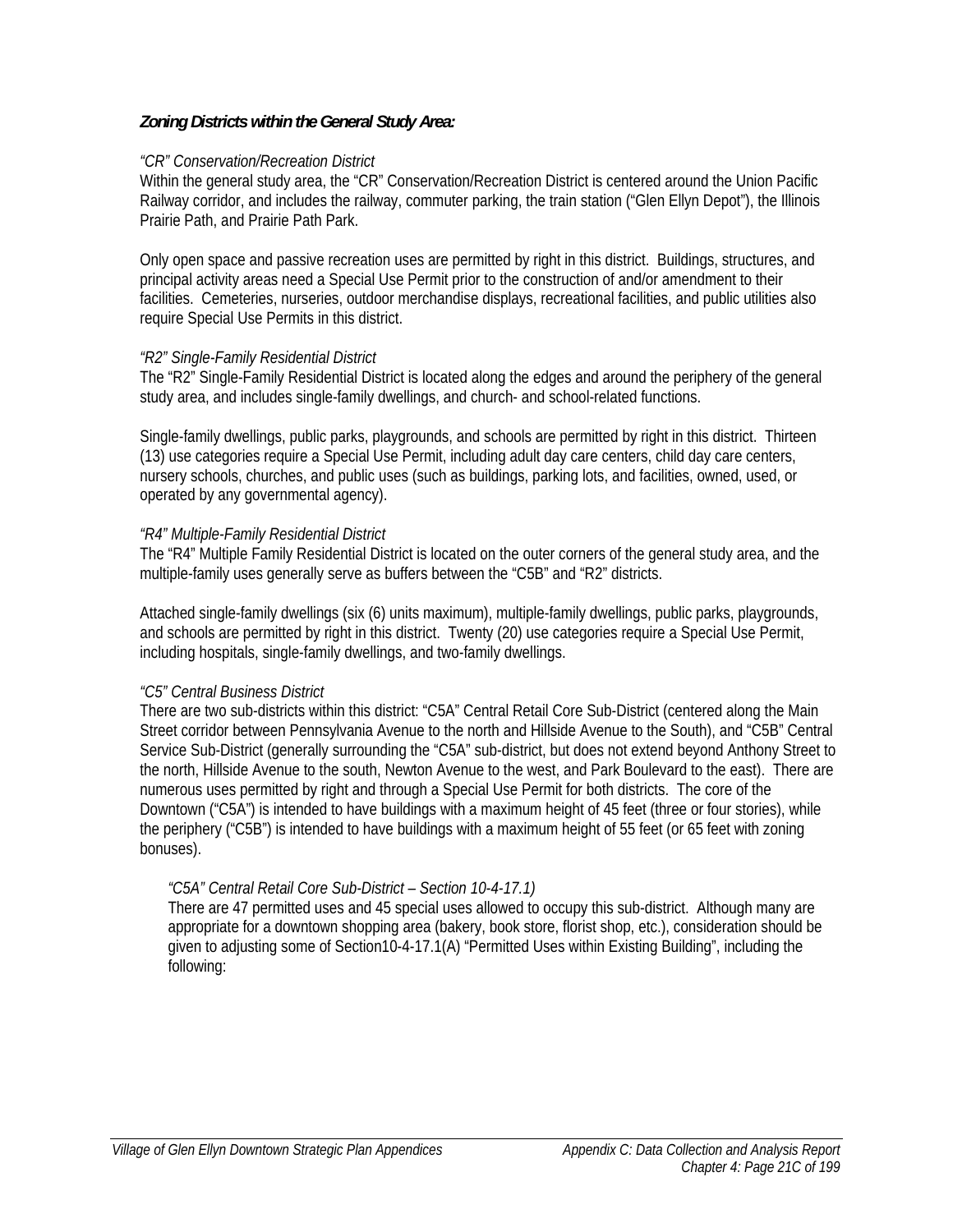#### Permitted Uses within an Existing Building – Section 10-4-17.1(A)

Laundry. Does not seem like an appropriate use for "Main Street" retail – especially if it is selfservice. If it is in conjunction with a dry cleaning establishment where a patron could also visit other stores just before or just after pick-up, it might seem appropriate. Recommendation: If "Laundry, Retail", shift to "Special Uses" section. If "Laundry, Commercial", there is time to shop between drop-off and pick-up; therefore, the existing language could be retained.

Locksmith. Seems like an appropriate use "incidental" to another business use, such as a hardware store. Recommendation: Add "if incidental to other permitted uses".

Shoe Repair. Seems like an appropriate use "incidental" to another business use, such as a shoe store. Could be a good storefront activity for passers-by to stop and observe a shoe being repaired if there is a cobbler working during peak shopping hours. Recommendation: Consider adding the language: "if in conjunction with other permitted uses".

Tobacco Shop. If the Downtown's "brand" becomes health and fitness-oriented, this is would be an inappropriate use. Recommendation: Shift to "Special Uses" section or delete altogether.

Antennas. The smaller satellite television dishes are inappropriate "utility" devices that should not be seen from the street in the primary Downtown area. The "Glen Ellyn Appearance Review Guidelines" may not be strong enough to keep these dishes from appearing on building facades – especially buildings with residential above retail. Recommendation: Shift to "Special Uses" section.

Dwelling Units: Above the Ground Floor. Dwelling units above first floor commercial are appropriate uses in this district. Recommendation: Consider relocating this use from the "Special Uses" section to the "Permitted Uses" section, to encourage Downtown living. In addition, consider whether or not providing off-street *and* off-site parking within 300 feet (see Section 10-5-8(B)(2)) of a mixed-use building with residential uses is appropriate.

Internet Cafe. Food and beverage establishments may want to provide wireless internet services to their customers. Recommendation: Add this use to "Permitted Uses" and "Definitions".

#### Special Uses – Section 10-4-17.1(B)

*Inappropriate*. The following list of uses seems inappropriate to be allowed in a "C5A" Main Street setting, and should be considered to be removed from Section 10-4-17.1(B) "Special Uses":

- (2) Automobile and automotive sales and service uses.
- (3) Automobile car wash.
- (5) Automobile vehicle rental (or automotive vehicle rental).
- (14) Drive-in commercial facility.
- (15) Drive-in eating place.
- (21) Hospital.
- (26) [First floor] medical or dental clinic.
- (27) Monument establishment.
- (28) Mortuary.
- (30) Newspaper office and distribution center.
- (41) Television and radio tower and antenna support structure.
- (42) Trailer or boat sales.
- (44) Veterinarian or animal hospital.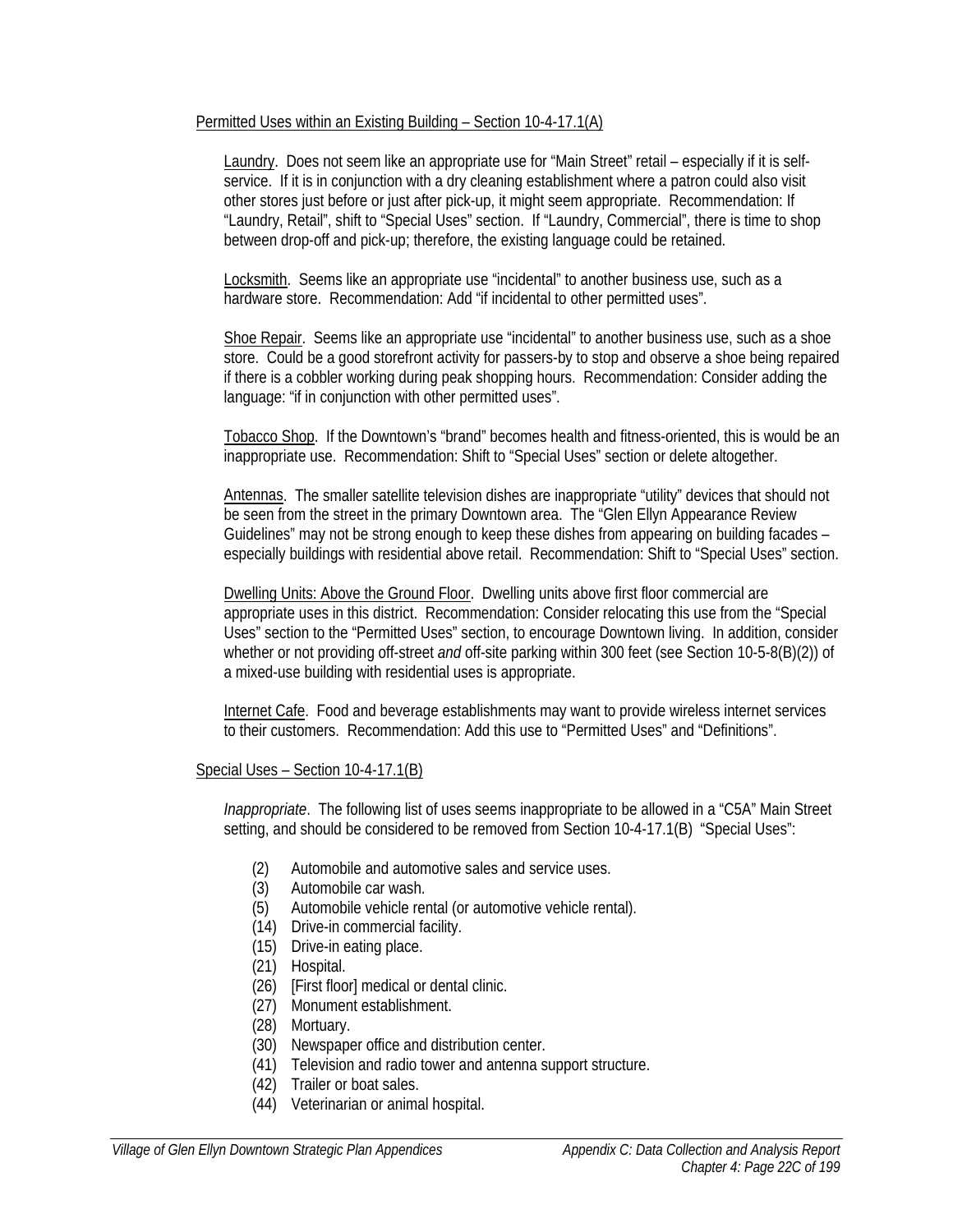*Clarify*. The following list of uses need points of clarification to ensure large buildings are not located in the retail core and that there is ample retail-related activity on the street:

- (6) Building material sales establishment, plumbing, heating, ventilating and electrical equipment and fixtures service and repair services; machinery and equipment sales, service and rental; cabinet-making and custom wood working uses. Recommendation: If the Village is comfortable with the "Special Use" process of being able to prohibit a reduced-size, "big box" home improvement retailer from consolidating an entire block of Downtown parcels, then ensure that the listed uses are incidental to a primary use, such as a hardware store or interior design shop.
- (7) Catering Service. Recommendation: Ensure the service is incidental to a primary restaurant use or other retail business.
- (9) Club and lodge, private, fraternal or religious. Recommendation: Ensure the premises is utilized frequently, preferably six or seven days per week, or the use is located above the first floor.
- (10) Communication Exchange. Recommendation: Clarify term in Section 10-2-2: Definitions.

*Other*. The following list of uses should be considered to be amended as follows:

- (16) Dwelling units: above the ground floor, but only where commercial uses are located on the ground floor. Recommendation: Allow as a "Permitted Use".
- (32) Outdoor merchandise, storage, promotional activities, or tents. Recommendation: Consider allowing administrative approval of previously-approved events by the Village Board if the event is similar to prior events.
- (45) Wholesale merchandising and storage warehousing. Recommendation: Modify to read "Wholesale merchandising and storage warehousing may be considered as a special use, provided the use is incidental to a permitted use and not within the first 20 feet of a storefront."
- (46) Take-Home Dinner Establishments. Food establishments where all the ingredients are ready for the patron to prepare multiple dinners to take home and store in the freezer and/or refrigerator until ready to use for an evening meal. Recommendation: Add this use to the "Special Use" section.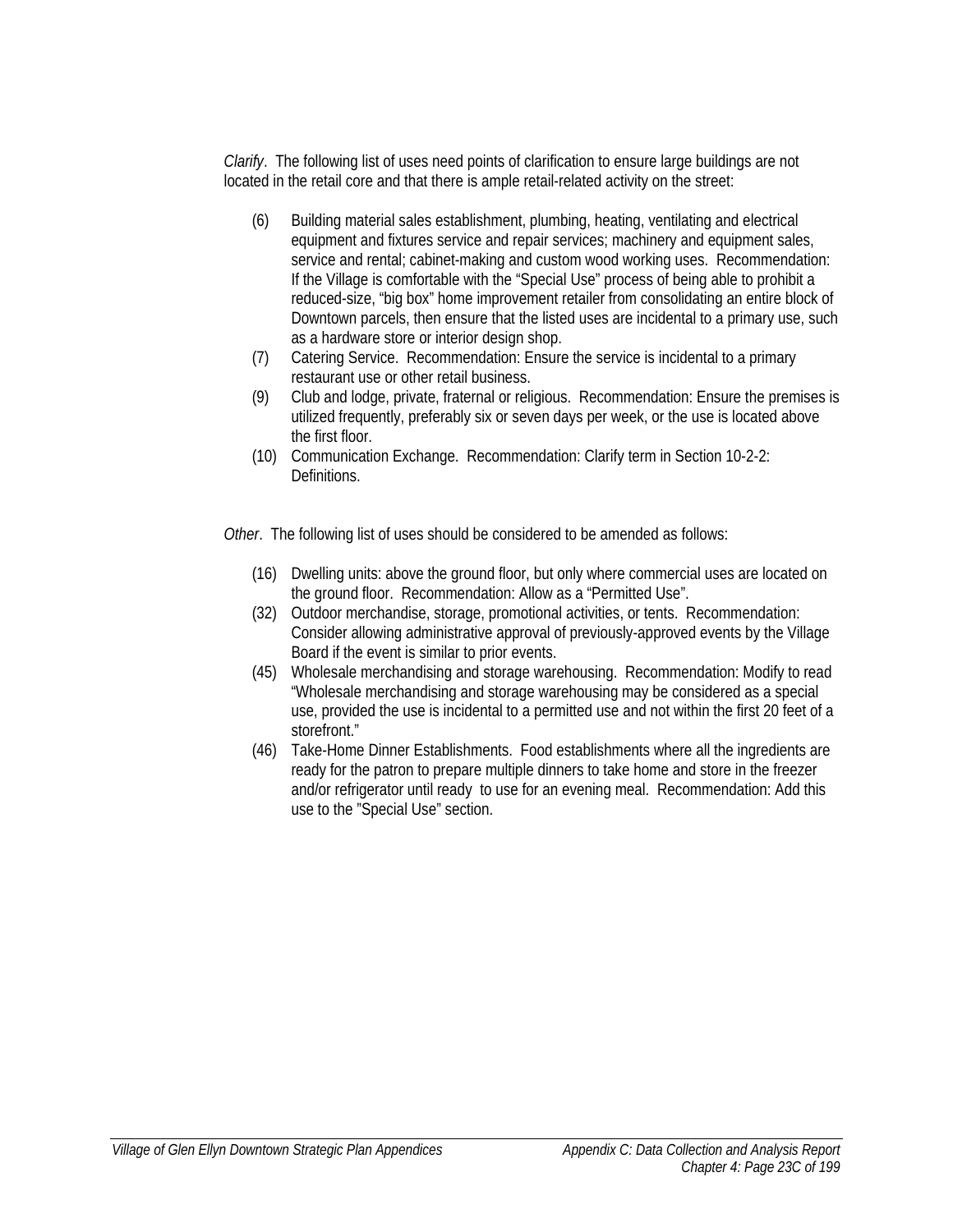## Maximum Height – Section 10-4-17.1(E)

The maximum height requirements are the most restrictive for properties along Main Street and several properties along Crescent Boulevard, Pennsylvania Avenue, Hillside Avenue, and Forest Avenue (the specific addresses and PINs are listed in this section), where the maximum height is 45 feet (3 stories). Other properties not listed in this section are allowed a maximum height of 45 feet (4 stories). Recommendation: Consider establishing a *minimum* height of two (2) or three (3) stories.

## Parking and Loading Requirements – Section 10-4-17.1(G)

There are no minimum parking requirements in the C5A district. Recommendation: Consider establishing minimum and maximum parking requirements for new residential uses, with parking locations behind or inside the building.

# Floor Area Ratio (FAR) and Lot Coverage

The absence of Floor Area Ratio (FAR)<sup>1</sup> and Lot Coverage<sup>2</sup> requirements seem appropriate for this zoning district.

## *"C5B" Central Service Sub-District*

There are 55 permitted uses and 37 special uses allowed to occupy this sub-district. Although many are appropriate for a "C5B" peripheral downtown shopping area (bakery, book store, florist shop, etc.), consideration should be given to adjusting some of Section10-4-17.2(B) "Permitted Uses within Existing Buildings", including the following:

#### Permitted Uses within an Existing Building – Section 10-4-17.2(B)

Laundry. Does not seem like an appropriate use for a downtown service – especially if it is selfservice. If it is in conjunction with a dry cleaning establishment (i.e. "Laundry, Commercial") where a patron could also visit other stores just before or just after pick-up, it might seem appropriate. Recommendation: Shift to "Special Uses" section.

Locksmith. Seems like an appropriate use "incidental" to another business use, such as a hardware store. Recommendation: Add "if incidental to other permitted uses".

Shoe Repair. Seems like an appropriate use "incidental" to another business use, such as a shoe store. Could be a good storefront activity for passers-by to stop and observe a shoe being repaired if there is a cobbler during peak shopping hours.

 $\overline{a}$ 

<sup>1</sup> Floor Area Ratio (as defined in Section 10-2-2: Definitions): The numerical value obtained through dividing the floor area of a building or buildings by the net area of the Zoning Lot on which the building or buildings are located or intended to be located.

<sup>2</sup> Lot Coverage Ratio (as defined in Section 10-2-2: Definitions): The numerical value obtained through dividing the sum of the gross horizontal area of the footprint of all buildings and covered or roofed structures on a Zoning Lot by the area of the Zoning Lot on which the buildings are located or intended to be located.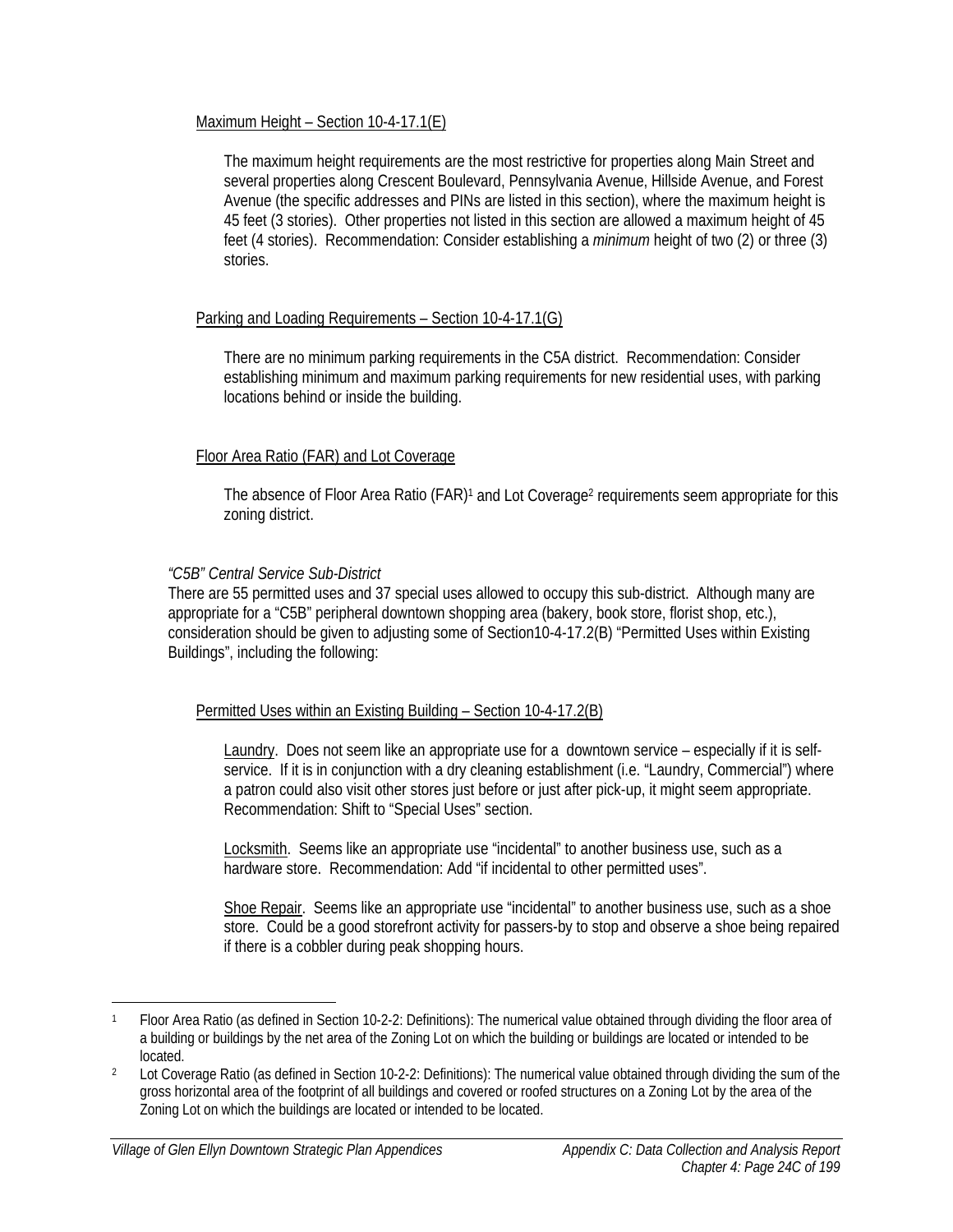Tobacco Shop. If the Downtown's "brand" becomes health and fitness-oriented, this is would be an inappropriate use. Recommendation: Shift to "Special Uses" section or delete altogether.

Antennas. The smaller satellite television dishes are inappropriate "utility" devices that should not be seen from the street in the secondary Downtown area. The "Glen Ellyn Appearance Review Guidelines" may not be strong enough to keep these dishes from appearing on building facades – especially buildings with residential above retail, service, or office. Recommendation: Shift to "Special Uses" section. If roof-mounted and fully screened by parapet roofs, consider allowing by right or writing and adopting a separate telecommunications ordinance to address this issue.

Dwelling Units: Above the Ground Floor. Dwelling units above first floor commercial are appropriate uses in this district. Recommendation: Consider relocating this use from the "Special Uses" section to the "Permitted Uses" section, to encourage Downtown living. In addition, consider whether or not providing off-street *and* off-site parking within 300 feet (see Section 10-5-8(B)(2)) of a mixed-use building with residential uses is appropriate.

Internet Cafe. Food and beverage establishments may want to provide wireless internet services to their customers. Recommendation: Add this use to "Permitted Uses".

Take-Home Dinner Establishments. Food establishments where all the ingredients are ready for the patron to prepare multiple dinners to take home and store in the freezer and/or refrigerator until ready to use for an evening meal. Recommendation: Add this use to "Permitted Uses".

Catering Services. Catering services that just prepare food and beverages won't draw a lot of people into the Downtown area. Recommendation: Ensure the service is incidental to a primary restaurant use.

Club and lodge, private, fraternal or religious. Recommendation: Ensure the premises is utilized frequently, preferably six or seven days per week, or the use is located above the first floor. Consider shifting to "Special Uses".

Communication Exchange. Unknown whether or not this term is a "substation", "wifi" or other concept. Recommendation: Clarify term in Section 10-2-2: Definitions.

Mortuary. May or may not be an appropriate use for the Downtown due to the varying visitation times and number of vehicles per service. In addition, people may not be of the mindset to visit area merchants while they're in the area.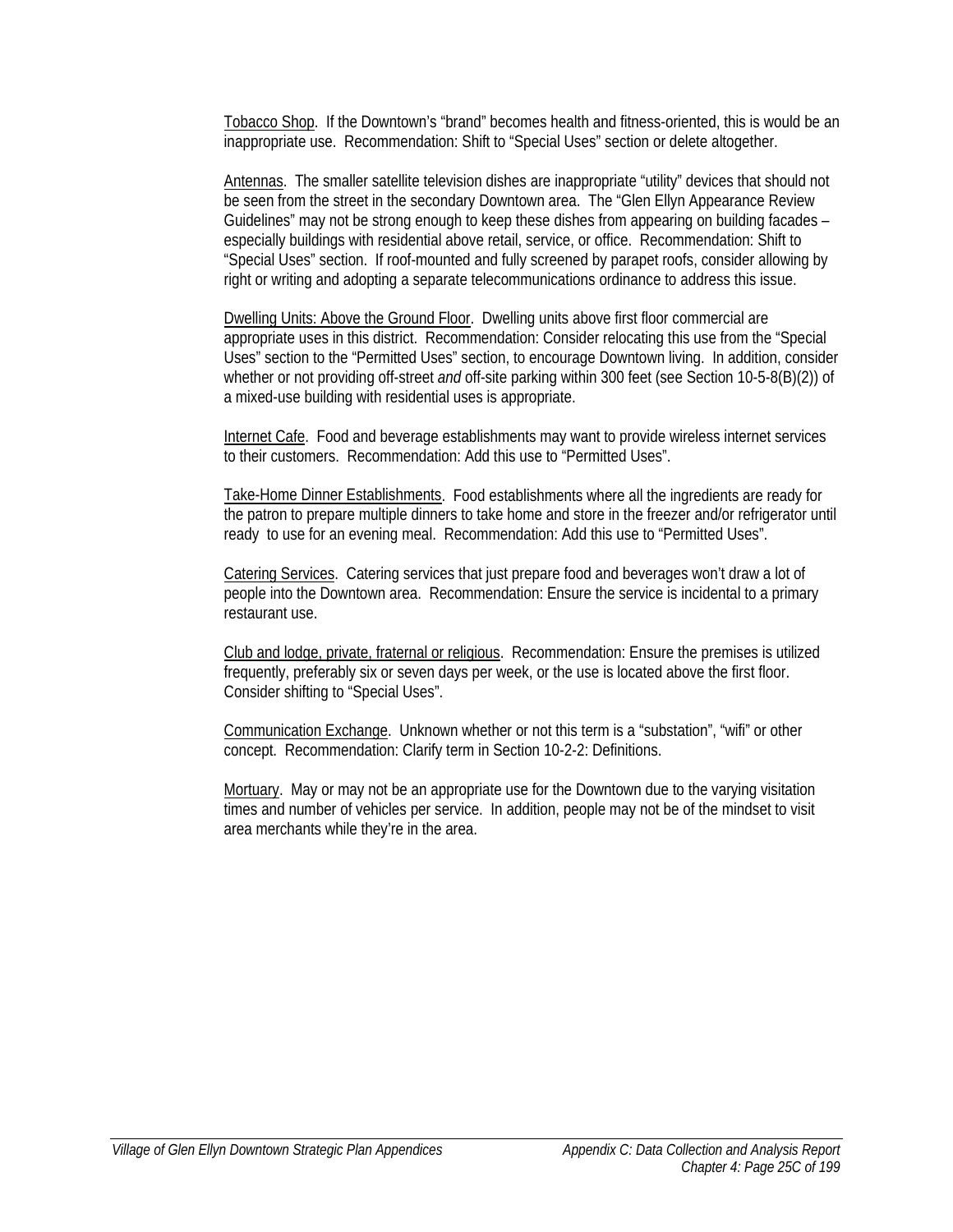#### Special Uses – Section 10-4-17.2(B)

*Inappropriate*. The following list of uses seem inappropriate to be allowed in a "downtown" setting in the "C5B" district, and should be considered to be removed from Section 10-4-17.2(B) "Special Uses":

- (2) Automobile and automotive sales and service uses.
- (3) Automobile car wash.
- (5) Automobile vehicle rental (or automotive vehicle rental).
- (13) Drive-in eating place.
- (18) Hospital.
- (24) Monument establishment.
- (35) Trailer or boat sales.

*Clarify*. The following list of uses needs points of clarification:

(6) Building material sales establishment, plumbing, heating, ventilating and electrical equipment and fixtures service and repair services; machinery and equipment sales, service and rental; cabinet-making and custom wood working uses. Recommendation: If the Village is comfortable with the "Special Use" process of being able to prohibit a reduced-size, "big box" home improvement retailer from consolidating an entire block of Downtown parcels, then ensure that the listed uses are incidental to a primary use, such as a hardware store or interior design shop.

*Other*. The following list of uses should be considered to be amended as follows:

- (14) Dwellings: single-family attached (provided that no more than 6 units are attached), single-family detached, two-family and multiple family. Recommendation: Keep this requirement in "Special Uses" for residential-only developments; however, allow dwelling units as a "Permitted Use" above if they are above first floor commercial. In addition, consider removing single-family detached uses from the "Special Uses" subsection.
- (23) Medical or dental clinic. Recommendation: Carefully consider relocating this item into the "permitted use" section to streamline the approval process for the spin-off medical uses associated with the DuPage Medical Group anchor tenant in the Downtown
- (32) Outdoor merchandise, storage, promotional activities, or tents. Recommendation: Consider allowing administrative approval of previously-approved events by the Village Board if the event is similar to prior events.
- (37) Wholesale merchandising and storage warehousing. Recommendation: Modify to read "Wholesale merchandising and storage warehousing may be considered as a special use, provided the use is incidental to a permitted use and not within the first 20 feet of a storefront."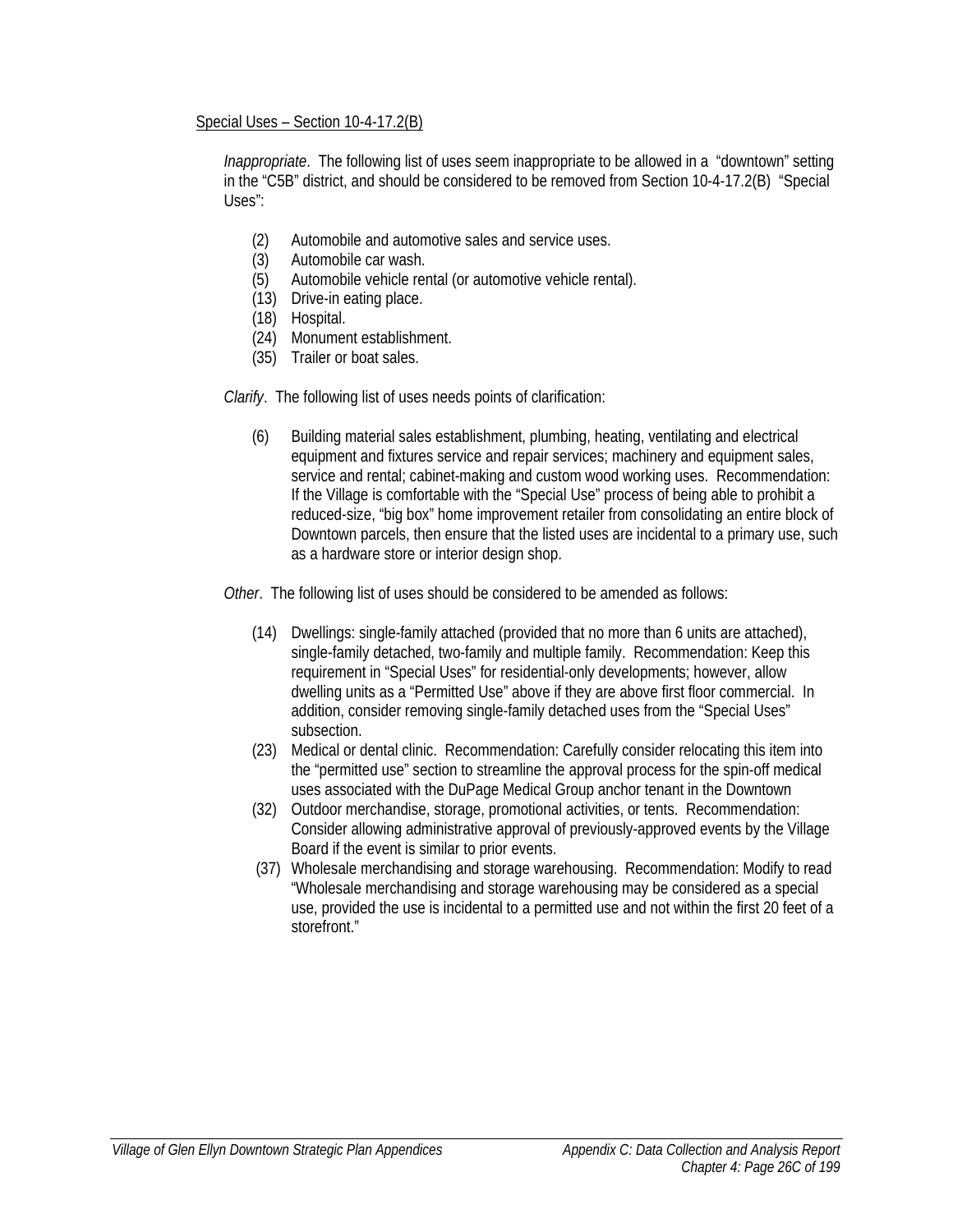#### Maximum Height – Section 10-4-17.2(E)

The maximum allowable height is 55 feet; however, any building taller than 45 feet must step back the front façade by 15 feet (between 45 and 55 feet) to reduce the appearance of a large building mass. A bonus of an additional 5 feet is allowed, as long as a minimum of 75% of the below grade floor area is used for parking. Recommendation: Consider establishing a *minimum* height of two (2) or three (3) stories.

*Residential-Only Structures* 

In addition to the requirements above, an additional five (5) feet is allowed if a residential-only structure is set back an additional 15 feet from its base minimum setback requirement of 20 feet. Recommendation: Consider changing the requirements for this bonus measurement to maximize the number dwelling units in the Downtown area, and not require an additional setback.

#### Parking and Loading Requirements – Section 10-4-17.2(G)

Parking requirements as identified in this section for select uses are as follows:

| Commercial                       | 1.0 stall/250 SF  | <sub>O</sub> r | 4.0 stalls/1,000 SF   |
|----------------------------------|-------------------|----------------|-----------------------|
| Office                           | 1.0 stall/250 SF  | or             | 4.0 stalls/1,000 SF   |
| Movie Theater                    | 1.0 stall/3 seats |                |                       |
| Restaurant - Carry-Out           | 1.0 stall/40 GSF  | $\alpha$       | 25.0 stalls/1,000 GSF |
| Restaurant - Sit-Down            | 1.0 stall/3 seats |                |                       |
| Residential - Efficiency         | 1.0 stall/unit    |                |                       |
| Residential - 1 Bedroom          | 1.5 stalls/unit   |                |                       |
| Residential – 2 or More Bedrooms | 2.0 stalls/unit   |                |                       |
| Church                           | 1.0 stall/4 seats |                |                       |

For comparison purposes, parking requirements for other communities for the same select uses are as follows:

|                                  | <b>Downers Grove</b>            | Wheaton <sup>3</sup>  | Naperville            |
|----------------------------------|---------------------------------|-----------------------|-----------------------|
|                                  | Section 28.1410                 | Article XXII          | Section 6-9-3         |
| Commercial                       | 3.5 stalls/1,000 SF             | 5.0 stalls/1,000 SF   |                       |
| Office                           | 3.3 stalls/1,000 SF             | 4.0 stalls/1,000 SF   |                       |
| Movie Theater                    | 0.33 stall/seat                 | not specified         | 1.0 stall/2.5 seats   |
| Restaurant - Carry-Out           | 16.0 stalls/1,000 SF            | 13.0 stalls/1,000 GSF | 17.0 stalls/1,000 GSF |
| Restaurant - Sit-Down            | 1.0 stall/4 seats               | 13.0 stalls/1,000 GSF | 10.0 stalls/1,000 GSF |
| Residential - Efficiency         | 1.4 stalls/unit                 | 2.25 stalls/unit      | 2.0 stalls/unit       |
| Residential - 1 Bedroom          | 1.4 stalls/unit                 | 2.25 stalls/unit      | 2.0 stalls/unit       |
| Residential – 2 or More Bedrooms | 1.4 stalls/unit                 | 2.25 stalls/unit      | 2.0 stalls/unit       |
| Church                           | $0.12$ of capacity <sup>4</sup> | 1.0 stall/3 seats     | 1.0 stall/3 seats     |

In general, Glen Ellyn's parking standards for the C5B district are consistent with other neighboring communities' standards. Recommendation: Although a parking shortage has been mentioned by almost every participant in the planning process thus far, maximum amounts should also be considered for the Downtown area to ensure that there is not a large number of unutilized parking stalls in the Downtown.

 $\overline{a}$ 

<sup>&</sup>lt;sup>3</sup> The number of total stalls could be reduced by up to a maximum of 66.67%, as long as certain conditions are met as outlined in the code.

<sup>4</sup> For existing churches within 1,000 feet of the Downtown Business District (DBD). If outside the DBD, 0.25 of church capacity.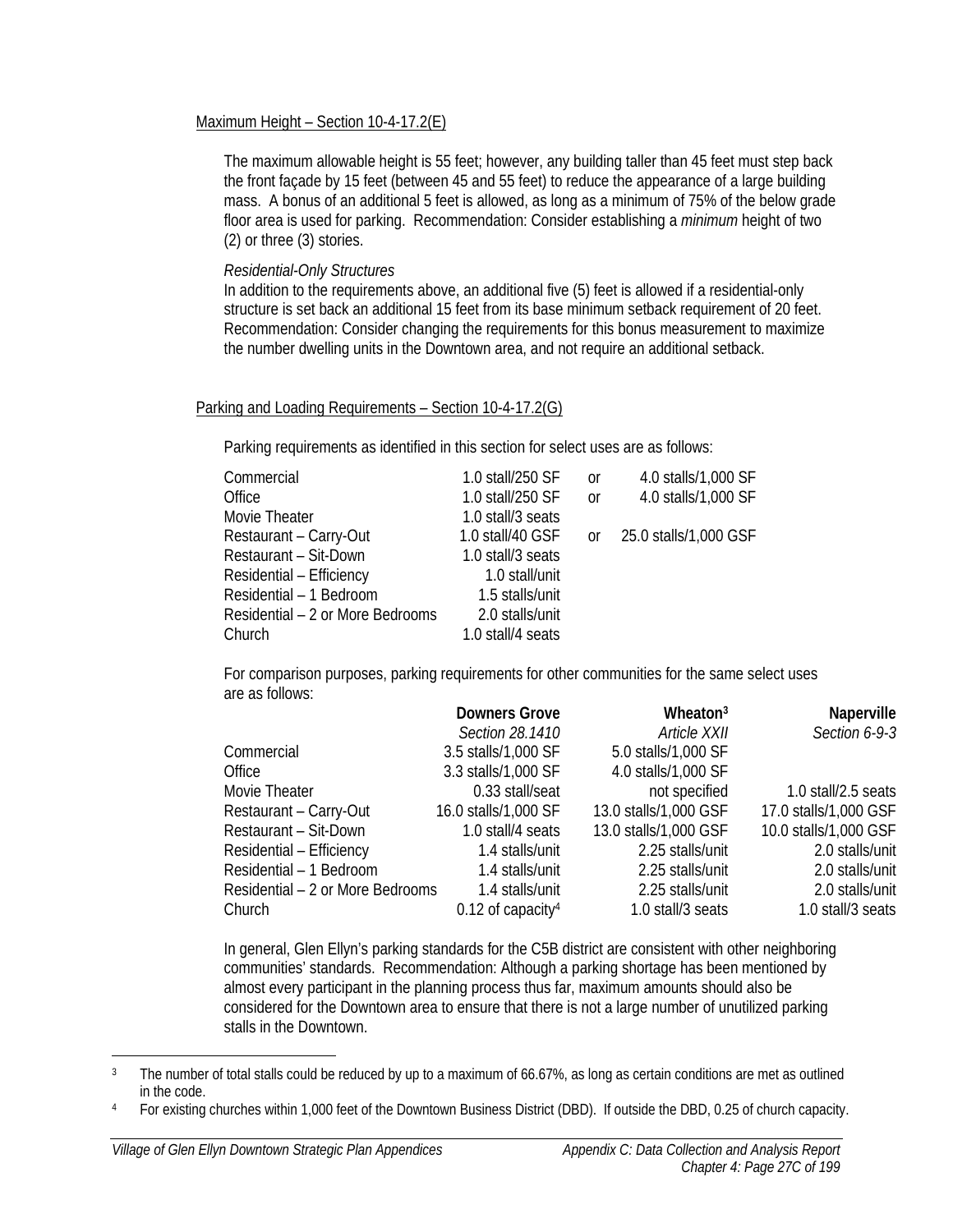#### Floor Area Ratio (FAR) and Lot Coverage

The absence of Floor Area Ratio (FAR)<sup>5</sup> and Lot Coverage<sup>6</sup> requirements seem appropriate for this zoning district to accommodate redevelopment efforts.

| Study Area - Existing Zoning Matrix |  |  |
|-------------------------------------|--|--|
|                                     |  |  |

| Zoning Use<br><b>District</b> |                                         | Lot Area         | Lot<br>Width<br>(Interior) (Corner) | Lot         | Lot<br>Width Depth | Front<br>Yard | Side<br>Yard<br>(Interior)         | Yard<br>(Corner)                  | Side Rear<br>Yard  | Height<br>(maximum) | Lot<br>Coverage<br>(maximum)                           | <b>Notes</b>                                                                                                       |
|-------------------------------|-----------------------------------------|------------------|-------------------------------------|-------------|--------------------|---------------|------------------------------------|-----------------------------------|--------------------|---------------------|--------------------------------------------------------|--------------------------------------------------------------------------------------------------------------------|
| <b>CR</b>                     | Conservation/<br>Recreation             | 18,000 SF<br>(1) | 100'<br>(1)                         | 120'<br>(1) | n/a                | 50'           | 25' or<br>15% lot<br>width (3)     | 40'                               | 60'                | 35'                 | n/a                                                    | Through lots must meet front yard<br>requirements for both boundaries<br>along the rights-of-way.                  |
| R <sub>2</sub>                | Single-Family<br>Residential            | 8,712 SF         | 66'                                 | 80'         | 110                | 30'<br>(2)    | 6.5' or<br>10% lot<br>width<br>(3) | 30' or<br>30% lot<br>width<br>(4) | 40'                | 37'<br>(5)          | 35%<br>(one-story);<br>20%<br>(two or more<br>stories) | If a through lot has frontage on a<br>street and an alley, the alley frontage<br>is given rear yard consideration. |
| R4                            | Multiple-Family<br>Residential          | 2,500 SF<br>(6)  | 75'<br>(6)                          | 90'<br>(6)  | 100'<br>(6)        | 30'<br>(2)    | 6.6' or<br>10% lot<br>width<br>(3) | 30' or<br>30% lot<br>width<br>(4) | 30'                | 35'<br>(7)          |                                                        | If a through lot has frontage on a<br>street and an alley, the alley frontage<br>is given rear yard consideration. |
| C <sub>5</sub> A              | Central<br>Retail Core Sub-<br>District | n/a              | n/a                                 | n/a         | n/a                | 5'<br>maximum | $0^{\prime}$<br>(8)                | 5'<br>maximum                     | $0^{\circ}$<br>(8) | 45'                 | n/a                                                    |                                                                                                                    |
| C <sub>5</sub> B              | <b>Central Service</b><br>Sub-District  | n/a              | n/a                                 | n/a         | n/a                | n/a<br>(9)    | n/a<br>(8)(9)                      | n/a<br>(9)                        | n/a<br>(8)(9)      | 55'<br>(10)         | n/a                                                    |                                                                                                                    |

Footnotes:

(1) If there are no buildings or structures on a lot, no minimum requirements apply.

(2) The principal structure shall be no closer to the street than the closest principal structure on either adjacent lot; however, the maximum distance is 50'.

(3) Whichever is the greater dimension.

(4) 30% lot width applies to properties with non-conforming lot widths.

(5) This measurement is for lot widths greater than 90' without bonuses. Many other factors apply. See 10-4-8(F) Maximum Height for

(6) This measurement is for multiple-family dwellings. Several other dwelling scenarios apply. See 10-4-11(D) for details.

(7) Taller maximum heights are allowed for Special Uses and other factors. See 10-4-11(E) for details.

(8) Minimum yard depth of 20' required if adjacent to residential zoning.

(9) Other dimensions apply to residential-only uses, and schools/other special uses. See 10-4-17.2(D) for details.

(10) Setback provisions apply to the portions of structures above 45'; height bonuses are available; and churches and other uses have additional regulations. See 10-4-17.2(D).

General Notes:

 $\overline{a}$ 

1) Other regulations may apply.

2) Dimensions apply to the principal building, unless otherwise noted. Accessory building regulations are included in the code.

3) Dimensions are minimum standards, unless otherwise noted.

4) Off-Street parking regulations apply to all districts except for the "C5A" Central Retail Core Sub-District.

<sup>5</sup> Floor Area Ratio (as defined in Section 10-2-2: Definitions): The numerical value obtained through dividing the floor area of a building or buildings by the net area of the Zoning Lot on which the building or buildings are located or intended to be located.

<sup>6</sup> Lot Coverage Ratio (as defined in Section 10-2-2: Definitions): The numerical value obtained through dividing the sum of the gross horizontal area of the footprint of all buildings and covered or roofed structures on a Zoning Lot by the area of the Zoning Lot on which the buildings are located or intended to be located.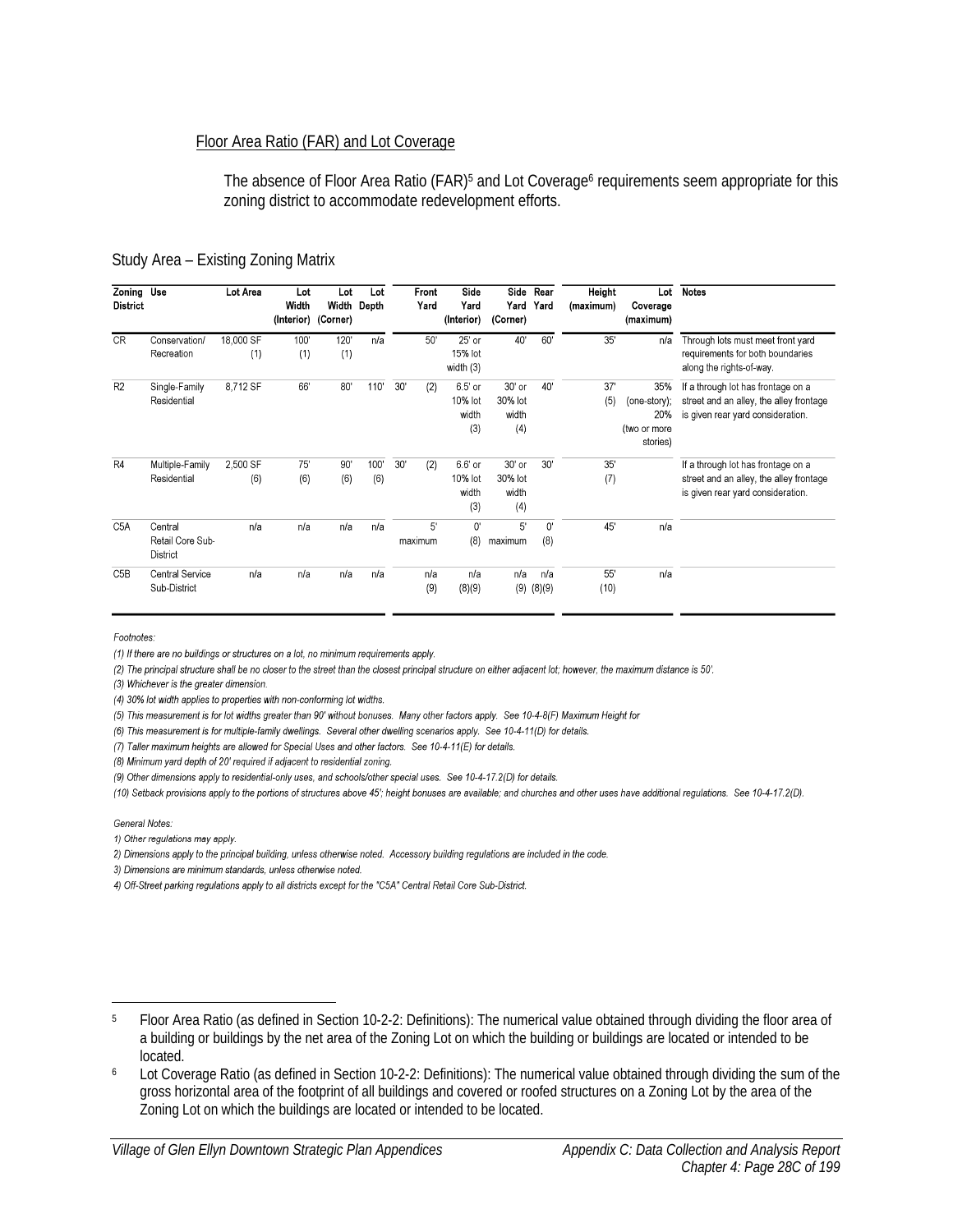#### *Other Zoning Regulations:*

#### Chapter 5: Supplementary Regulations

The purpose of this Chapter is to "set specific conditions for various uses, classification of uses, or areas where problems are frequently encountered." Elements that may impact the Downtown area include:

#### **Section 8: Off-Street Parking Regulations**

This section identifies general parking regulations, including allowing neighbors to share a parking facility, and identifying minimum stall and aisle dimensions. **Recommendation:** The idea of shared parking is appropriate for the Downtown area and the dimensions for parking stalls, aisles, etc. are consistent with general parking standards.

#### **Section 11: Driveway and Access Regulations**

This section allows one driveway approach per Zoning Lot. There are exceptions that allow more than one driveway per zoning lot; however, there are no exceptions that indicate where the use of driveway approaches are inappropriate. **Recommendation:** In order to protect the Village from requiring driveway and access to each zoning lot in the Downtown area, consider adding a section describing situations where driveways are discouraged. (This is a low-priority item.)

## **Section 14: Temporary Live Entertainment in Restaurants**

This section allows administrative approval for two (2) temporary live entertainment events per year in restaurants. Additional events are allowed through the "Special Use" process. **Recommendation:** Any new mixed-use development should include live entertainment in its proposed plan of operation – even if tenants are unknown at the time of application. Outlining the method of controlling future live events gives neighbors notification of what to expect if a restaurant or retail establishment would occupy the first floor tenant space, and gives the building designers the opportunity to include additional noise-reducing elements in the building design before it is constructed, if necessary. A similar concept could apply to tenant space reoccupancies. The Village may also wish to consider allowing administrative approval of temporary live entertainment applications in lieu of requiring a "Special Use" permit.

# **Section 15: Outdoor Seating for Restaurants**

This section allows outdoor seating for restaurants. Basic requirements include locating the seating on private property, (or entering into a license agreement with the Village to allow seating on public property), and ensuring a five-foot (5') wide clear pedestrian and handicapped passage area. **Recommendation:** Since most outdoor café seating will be located on public property in whole or in part, this requirement seems reasonable. As concept plan alternatives are created later on in the planning process, sidewalk widths and other circulation dimensions should be considered for potential alteration.

#### **Section 16: Outdoor Beautification Displays**

This section allows outdoor displays in the C5A and C5B districts. A display of statues, sculptures, or similar works of art, requires an annual permit with – and a fee payment to – the Village. In addition a certificate of insurance must be submitted to the Village. Live or imitation plant displays do not require a permit or fee. A maximum of two (2) outdoor displays of statues or art, for a maximum of 10 square feet, are allowed without a "Special Use" permit. **Recommendation:** Simplify the process of adding "life" to a street for both the business owners and the Village, by considering an alternative such as creating an "Outdoor Beautification Master Plan" (where zones for beautification items are identified and one application and one certificate of insurance is submitted by a business association). In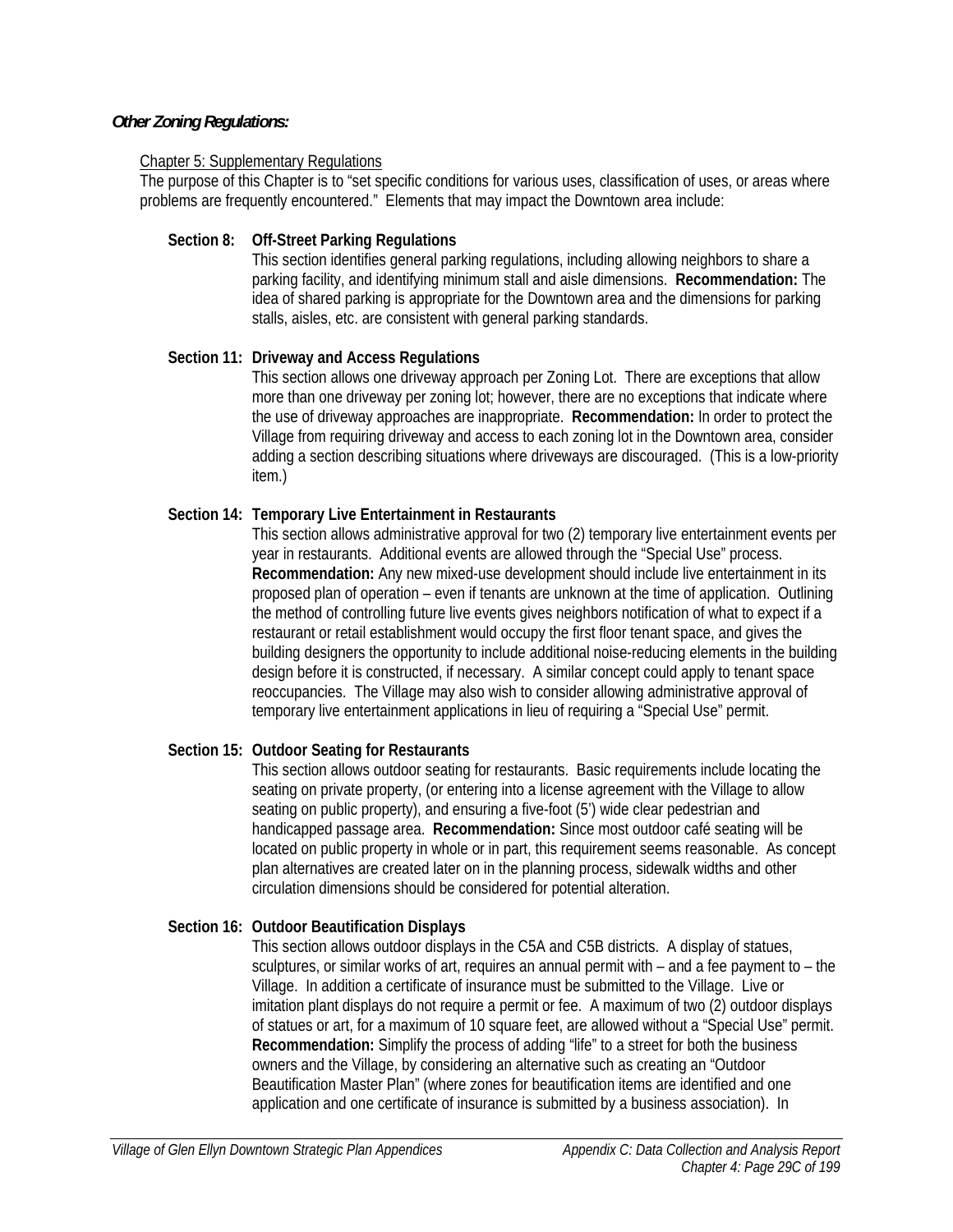addition, encourage the use of live (versus imitation) plants in the displays – they provide a more "lively" ambiance. Local florists could coordinate with their suppliers on obtaining a coordinated variety of plants and containers for the different business owners to choose from, similar to what the Chamber has done in the past. This will provide an overall theme to the streetscape, and minimizes the amount of effort a non-plant-based business owner needs to put into beautifying his/her storefront.

#### *Painted Plant Pots*

The painted planters program (plant pots painted by different members of the community) is a great program for the Downtown.





*McChesney and Miller Painted Pots in 2008* 

## Other Village Regulations (Title 4: Sign Code)

The Village's Sign Code was originally adopted on March 25, 1993, by Ordinance Number 3995-VC. The primary purpose of signage in general is "to help people find what they need without difficulty or confusion."

The intent and purpose of the Sign Code is to establish "standards and regulations for the erection, display, safety and maintenance of signs", encourage "the general attractiveness of the community", and protect property values. The objectives of the Sign Code are:

- (A) Effective Communication. A reasonable, orderly and effective display of signs.
- (B) Public Welfare. Preserve, protect, and promote the public's health, safety, and welfare.
- (C) Zoning Ordinance. Compatibility with the land use objectives in the Zoning Ordinance purpose statement.
- (D) Conflicting Regulations. The most restrictive of the rules, regulations, and ordinances or the sign code – shall prevail in the event of any conflict.

# C5A and C5B Regulations

The C5A and C5B districts allow for the types of signs listed below (unless otherwise specified). In addition, any recommended changes to the sign code are listed after the sign description.

- Awning. May project up to two (2) feet from the curb line.
- Canopy. Must provide a minimum nine-foot (9') clearance above the sidewalk.
- **Under Canopy.** Must provide a minimum 7'-6" clearance above the sidewalk. Recommendation for change to the Sign Code: Do not allow internal illumination.
- Freestanding. A sign not attached to a building. Recommendation for change to the Sign Code: Although most businesses in the core Downtown shopping area do not have the room for this type of sign, consider not allowing them in the C5A district.
- **Incidental.** An "accessory" sign that is secondary to the principal signage and communicates information regarding goods, prices, services, products or facilities on the premises. In a Main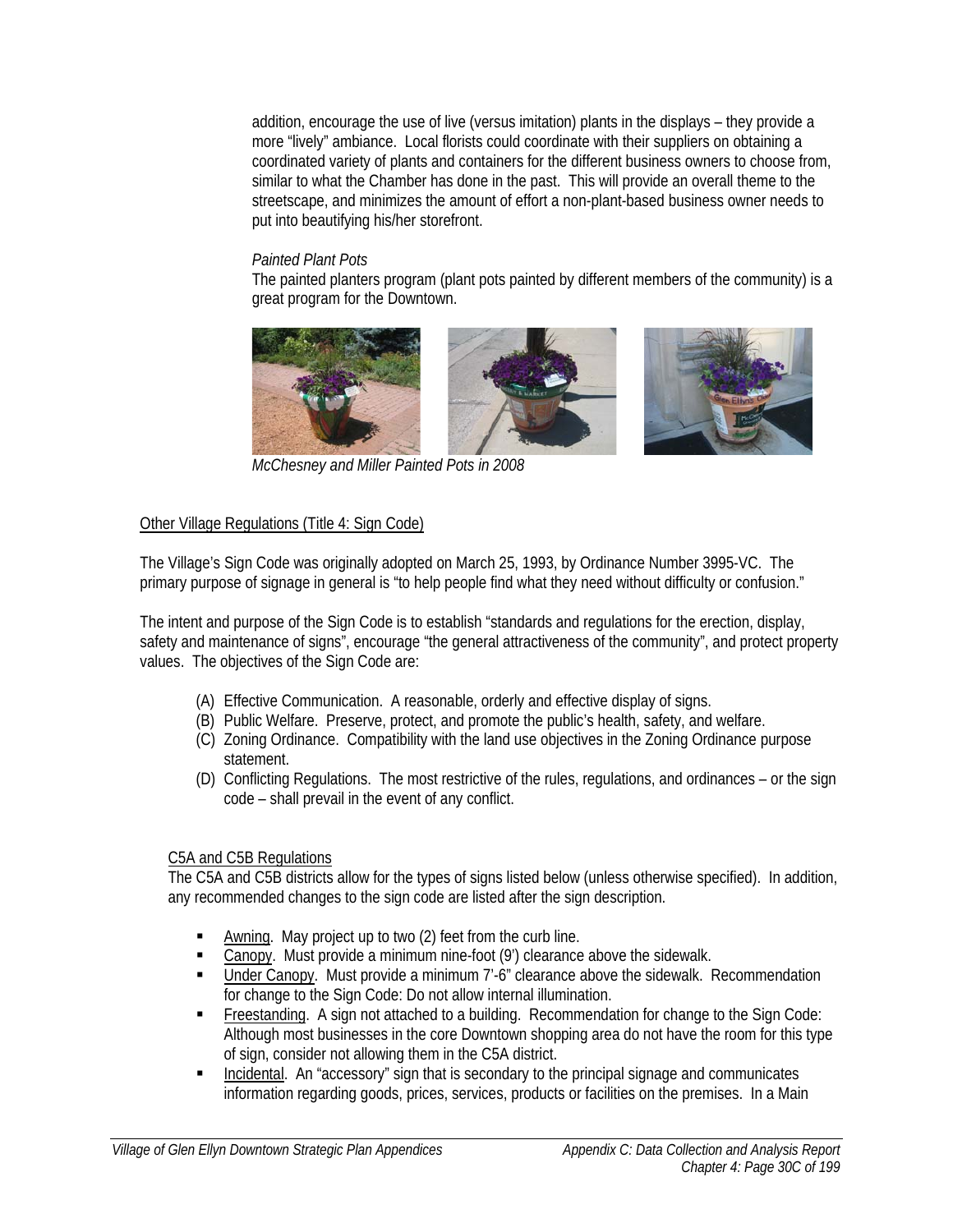Street setting, an example would include a restaurant displaying its menu on the exterior of the building.

- Institutional. A sign communicating governmental, educational, charitable, or religious institution information.
- Office Complex Directory. A sign that displays a list of office tenants within a complex or building, maximum 20 square feet in area, and must be set back 40 feet from any property line. Recommendation for change to the Sign Code: Remove this item as an allowable sign in the C5 district.
- Permanent Large Scale Development. This sign is only allowed for a development of twenty (20) or more acres, is strictly for the purpose of identifying the development, and shall contain no commercial advertising Recommendation for change to the Sign Code: Remove this item as an allowable sign in the C5 district.
- Shopping Center Identification. A freestanding sign identifying a multiple-tenant retail building. Recommendation for change to the Sign Code: Remove this as an allowable sign in the C5 district.
- Wall Sign. The sign may not project beyond the top or ends of the wall surface, or 12" beyond the wall to which it is attached. Bonuses are allowed, including a 10% increase in sign area for individual letters mounted directly on the building surface and, and a 10% increase in sign area if more than 50% of the sign face and support structure matches the materials on the facade of the building. Recommendation for change to the Sign Code: Review code requirements to ensure signs are in a proper proportion to the building façade. If it is found that the 10% or more bonus signage is too big for building facades, concepts such as individual letters and materials that match the building should be required without the 10% bonus – it makes for a cleaner, more attractive building facade.
- Portable. A six (6) square foot sign, allowed to be displayed on private property during business hours.
- Projecting. A four (4) square foot sign, with a clearance of seven (7) feet above the sidewalk and a maximum projection of 2'-8" from the building (and no closer than two (2) feet from the curb line), may be placed at the entrance to a business in the C5 district.
- Window Sign. A window sign affixed to the interior of a window to be viewed from outside the building. Recommendation for change to the Sign Code: Consider minimizing the overall window coverage to 10% for safety reasons, and to ensure that shoppers can see inside the store as they walk by and merchants can see out of the store to keep an eye on the activities on the street. In addition, do not allow neon "open" signs or LED changeable copy window signs.

**Recommendation:** Public and private signage in the Downtown area should complement the character of the historic buildings in the Downtown. Features such as wood or metal signage, external illumination, prohibition of neon lighting and automatic changing signs, simple graphics, earth tone colors, legible and easy-to-read text, proportions appropriate to the building façade, etc., should be elements of the Downtown signage requirements. If the Village would like to consider allowing bonuses for applicants who choose to abide by all the aforementioned regulations, please ensure that a size bonus does not increase the sign size to a point that it overpowers the building façade or is out of proportion with the building façade or the streetscape.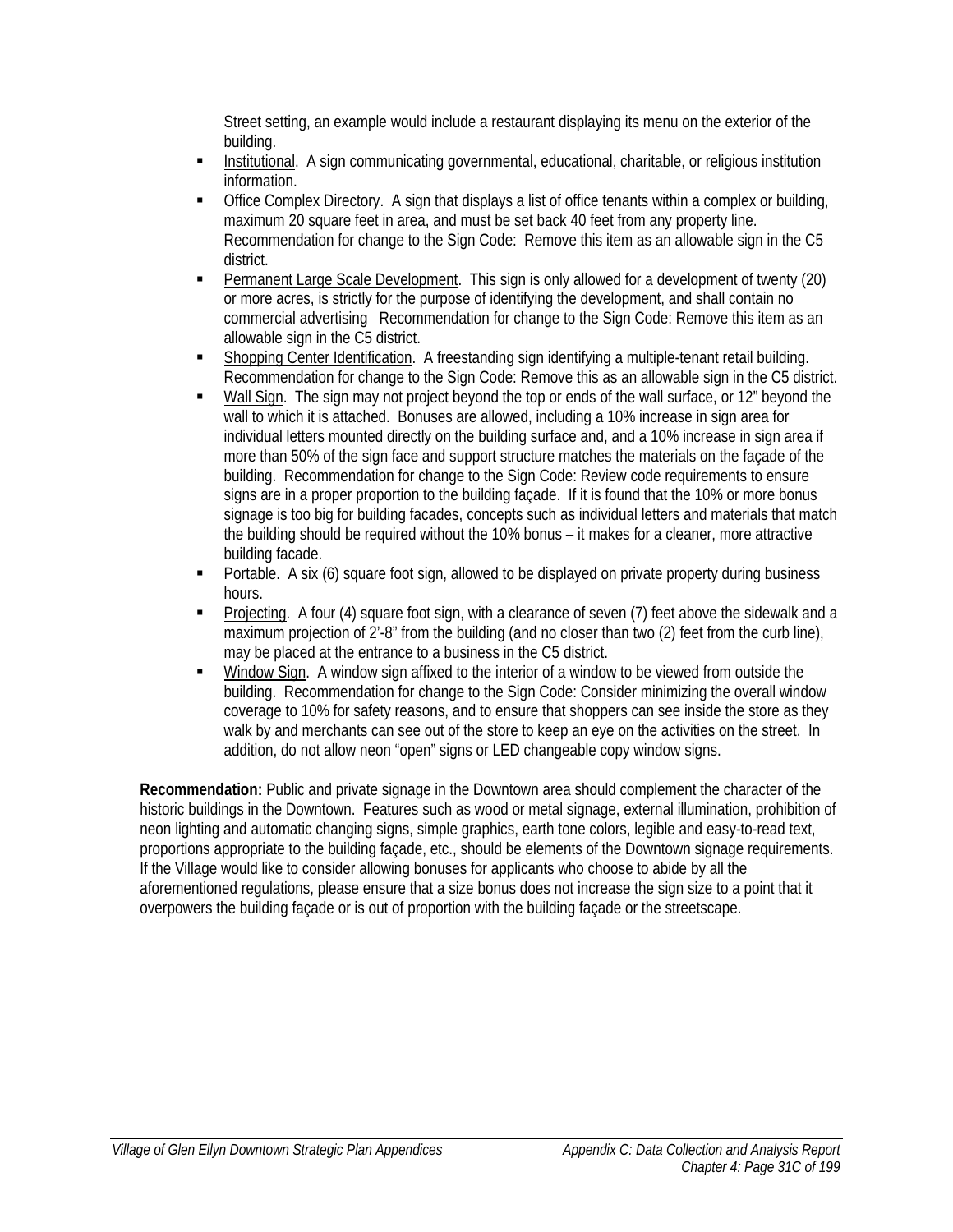# **Glen Ellyn Appearance Review Guidelines**

The most recent guidelines titled the *Glen Ellyn Appearance Review Guidelines* were adopted on October 9, 2006, by Ordinance Number 5508. The intent of the guidelines is to document principles and approaches to development and landscaping – not to list standards or formulas. The guidelines apply to both permitted uses and special uses within the Village's zoning, subdivision, sign, and building codes. Design review is carried out by the Architectural Review Commission (ARC); however, the recommendations by the ARC are only advisory, and no recommendation is final until it is approved by the Village Board.

Designs based on historic architectural principles are encouraged within the "C5A" Central Retail Core Sub-District, generally centered along Main Street, between Hillside Avenue and Pennsylvania Avenue.

High aesthetic standards are a top priority for Village residents.

| Chapter 1: | <b>General Design Principles</b><br>This chapter focuses on design-compatibility with the surrounding context, building materials,<br>building design, classic design elements, roof elements, entrance features, "four-sided"<br>architecture, color palette, and building articulation.                                                                                                                             |  |  |  |  |  |  |
|------------|-----------------------------------------------------------------------------------------------------------------------------------------------------------------------------------------------------------------------------------------------------------------------------------------------------------------------------------------------------------------------------------------------------------------------|--|--|--|--|--|--|
| Chapter 2: | Site Design<br>This chapter focuses on landscaping, light fixtures, accessory structure-compatibility with the<br>principal building, signage aesthetics, site furnishings, and public art.                                                                                                                                                                                                                           |  |  |  |  |  |  |
| Chapter 3: | <b>Central Business District</b><br>In addition to applying Chapters 1 and 2 to the Downtown area, this chapter focuses on the<br>following elements:                                                                                                                                                                                                                                                                 |  |  |  |  |  |  |
|            | "Standards for Rehabilitation and Guidelines for Rehabilitating Historic Buildings"<br>1.<br>(U.S. Department of the Interior, National Park Service)<br>Roofline<br>2.<br><b>Nearby Structures</b><br>3.<br><b>Building Materials</b><br>4.<br>5.<br><b>Distinctive Architectural Treatments</b><br><b>Color Scheme</b><br>6.<br>7.<br>Awnings<br>8.<br>Utilities (minimize visibility)<br>Entrances<br>$\mathbf{u}$ |  |  |  |  |  |  |

- 9. Entrances
- 10. Rear Customer Entries
- 11. Expansion, Additions, and Remodeling
- 12. Wall Signs
- 13. Neon Signs (discourage the use of)
- *Chapter 4: Highway Commercial*  This chapter focuses on development along major arterials, such as the Roosevelt Road corridor.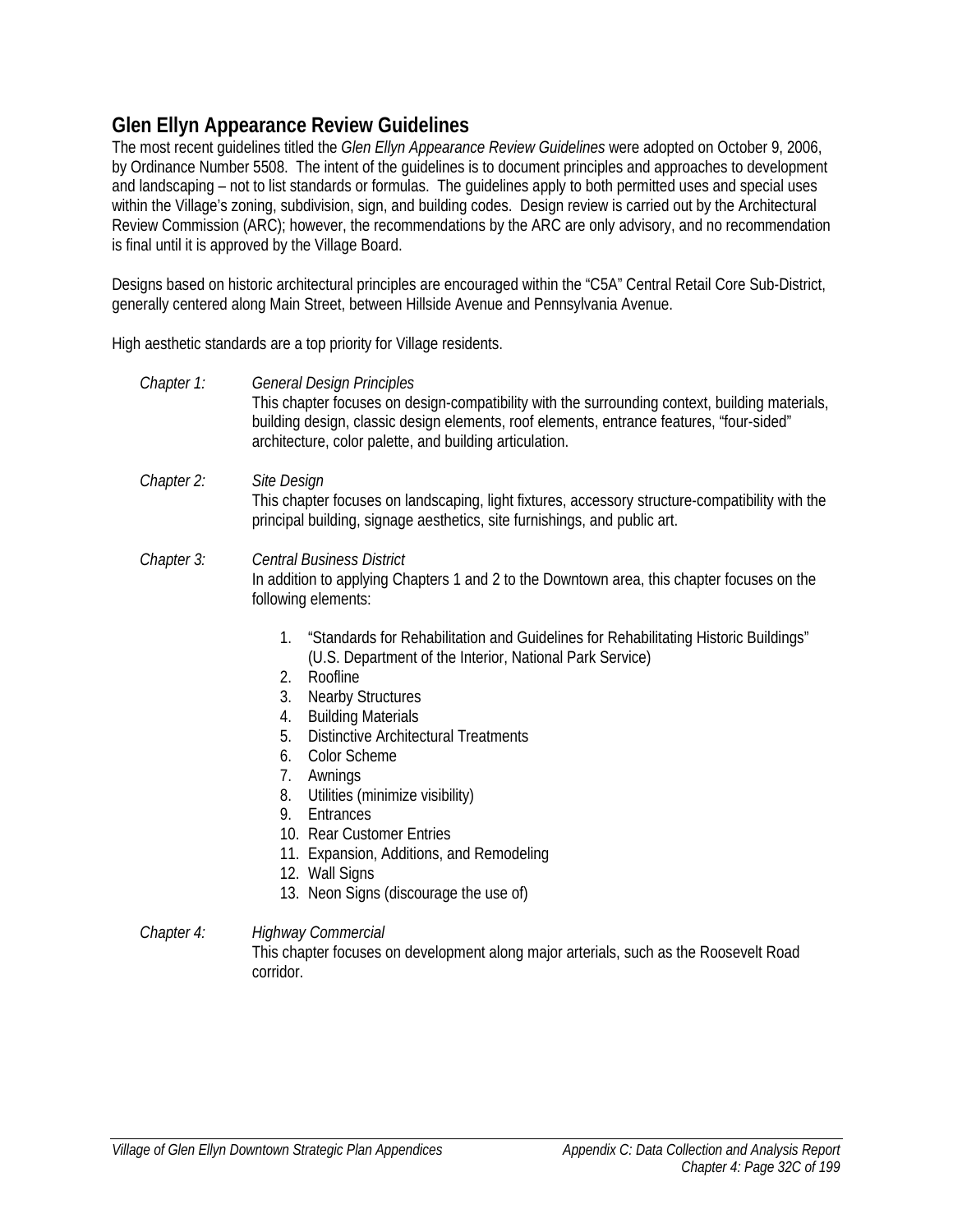- *Chapter 5: Stacy's Corners*  This chapter focuses on development in the historic Stacy's Corners area near Main Street and Geneva Road. It cross-references with the Central Business District regulations, yet understands that auto-dominated and pedestrian safety issues apply that aren't a part of the Chapter 3 regulations. Although it does not directly impact the Downtown area, new standards could be added to the guidelines for implementing gateway design features that would direct traffic to the Downtown area.
- *Chapter 6: Institutional*  This chapter focuses on historically-significant civic and religious buildings, including Village Hall (the "Glen Ellyn Civic Center").
- *Chapter 7: Multi-Family and Single-Family Attached Residential*  This chapter focuses on accentuating building entrances, maximizing the use of masonry, and minimizing the dominance of automobile storage.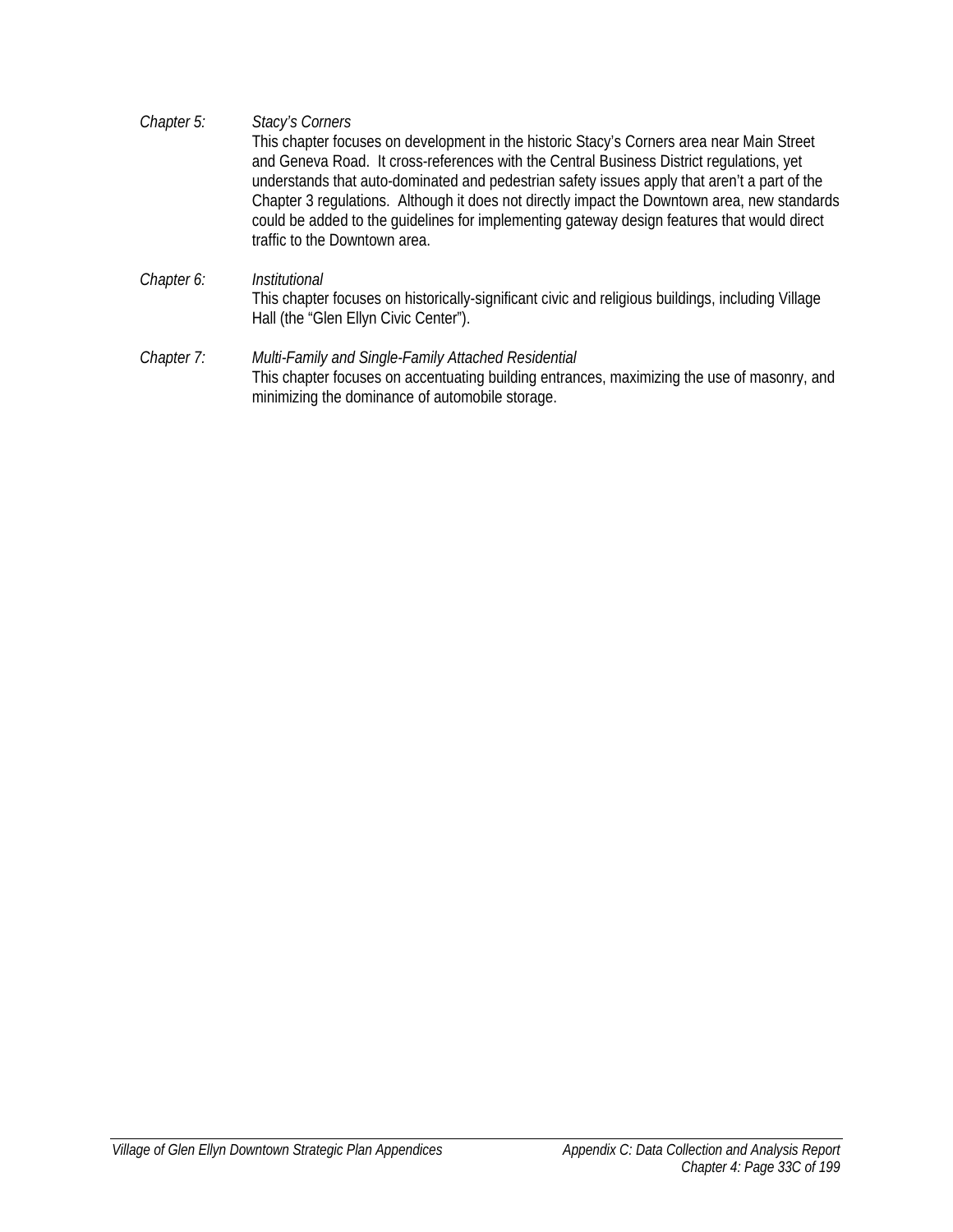# **Photo Resource Directory**

This resource is a supplement to the "Appearance Review Guidelines" adopted in October 2006. The images are intended to represent "positive design characteristics" for the Village as a whole. New examples may be submitted to the Architectural Review Commission through the Planning and Development Director for consideration and potential inclusion in a future edition of the Photo Resource Directory. **Recommendation:** Identify which images represent exemplary development examples for the Downtown area, and expand the image library to ensure future Downtown redevelopment is sensitive to the recommendations of the Downtown Strategic Plan.

Images for the Downtown area to be included in the Photo Resource Directory should include images that illustrate:

- Vibrant Street Life
- Attractive Storefronts
- **TWO-, Three-, and Four-Story Massing**
- **Signage without Internal Illumination or Neon Illumination**
- **Building Materials**
- No Parking Lots between the Building and the Street
- No Large Building Setbacks

Images from the existing Photo Resource Directory that could be identified as examples for any reinvestment in the Downtown area include:



(Wheaton) – Page 10 (Geneva) – Page 48



Mixed-Use Commercial and Condos Metra Station (Lombard) – Page 40 (West Chicago) – Page 62



Signage and Streetscape Signage<br>
(Naperville) – Page 42 (Glen Ell



Façade, Awnings, and Signage Mixed-Use Commercial and Theater





(Glen Ellyn) – Page 74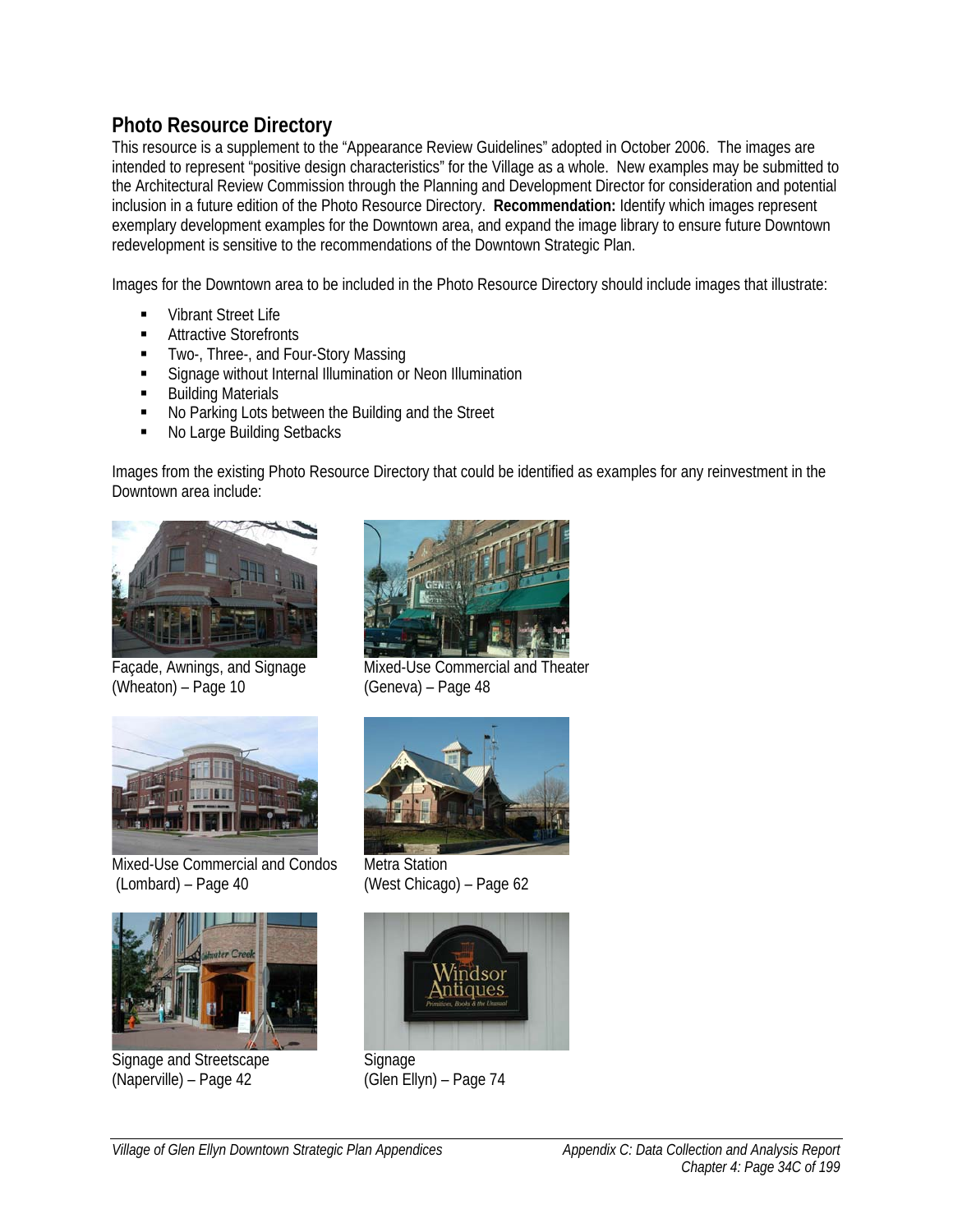# **Department of Planning and Development Review Procedure Improvements**

The Department of Planning and Development has put forth great effort in improving the development review process in the Village of Glen Ellyn. Part of this process included understanding the current review procedures, an existing inventory of the status of all projects, and learning the procedures of other communities.

A selection of improvements to the development review and approval process since February 2004 (as identified in an attachment to an April 2006 memo prepared by the Director of Planning and Development) are as follows:

- Reduced Plan Commission and Architectural Review Commission staff review times to four weeks.
- Reduced building permit review times to two weeks.
- **Began sending development review applicants a single comment packet containing remarks from all Village** reviewers, and reviewing letters for conflicts before forwarding such packets to the applicants.
- Created new transmittal forms with due dates to ensure staff and consultant reviews of applications are completed in a timely manner.
- Made adjustments to financial processes such as the collection and distribution of developer donation fees, revisions to escrow billing procedures, and the creation of a template for letters of credit
- Guided the adoption of comprehensive amendments to the Subdivision Code.
- Began the preparation of new Appearance Review Guidelines (eventually adopted in October 2006).
- **Became more explicit in offering suggestions and identifying development issues in staff reports and review** letters.
- **Placed application forms and codes on the Village's website.**
- Began to spread engineering review to an additional engineering firm to improve plan review times and consultant availability.

The Department is continually reviewing its processes and procedures, and should continue to do so.